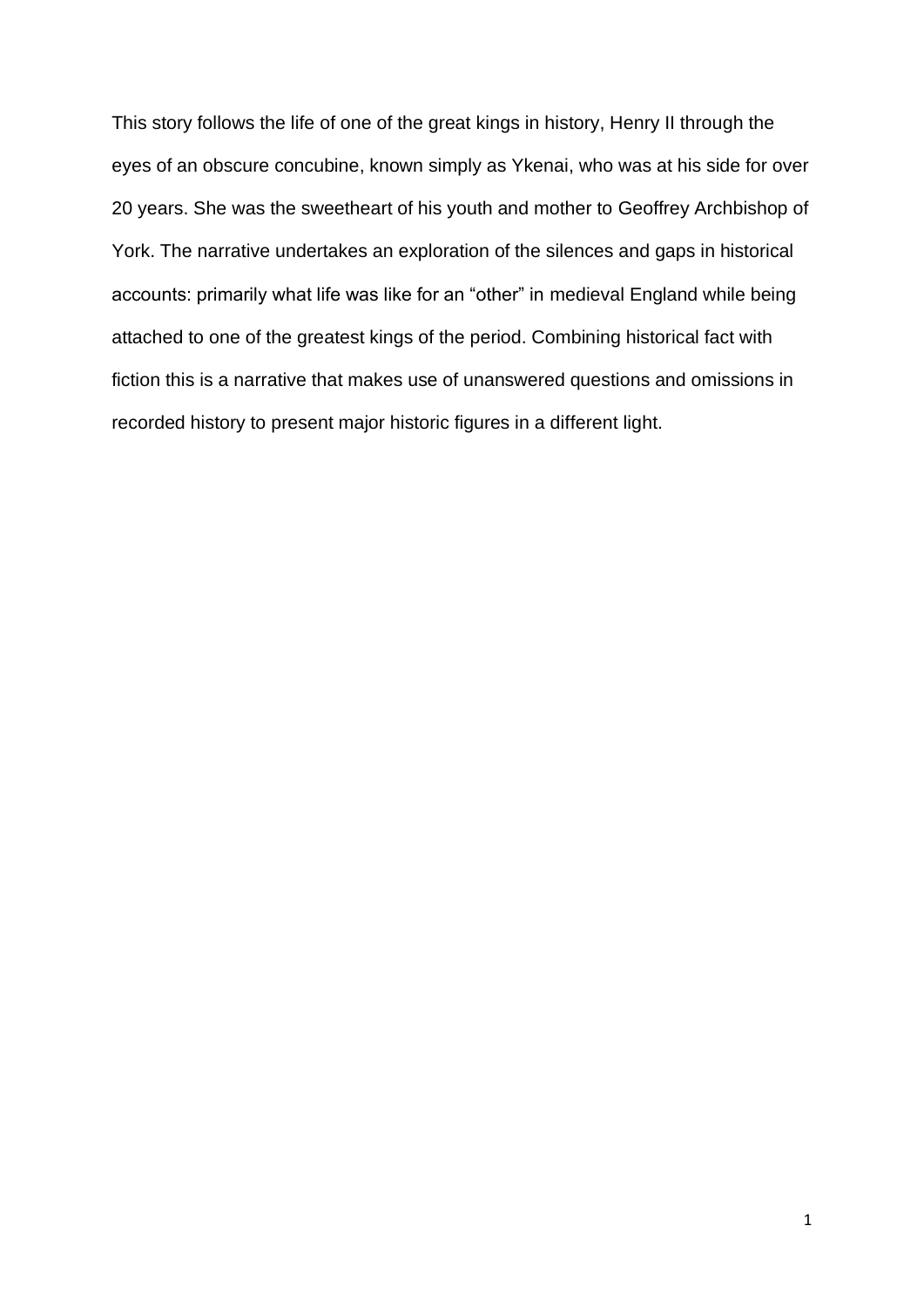The Devil's King *Genesis*

A historical novel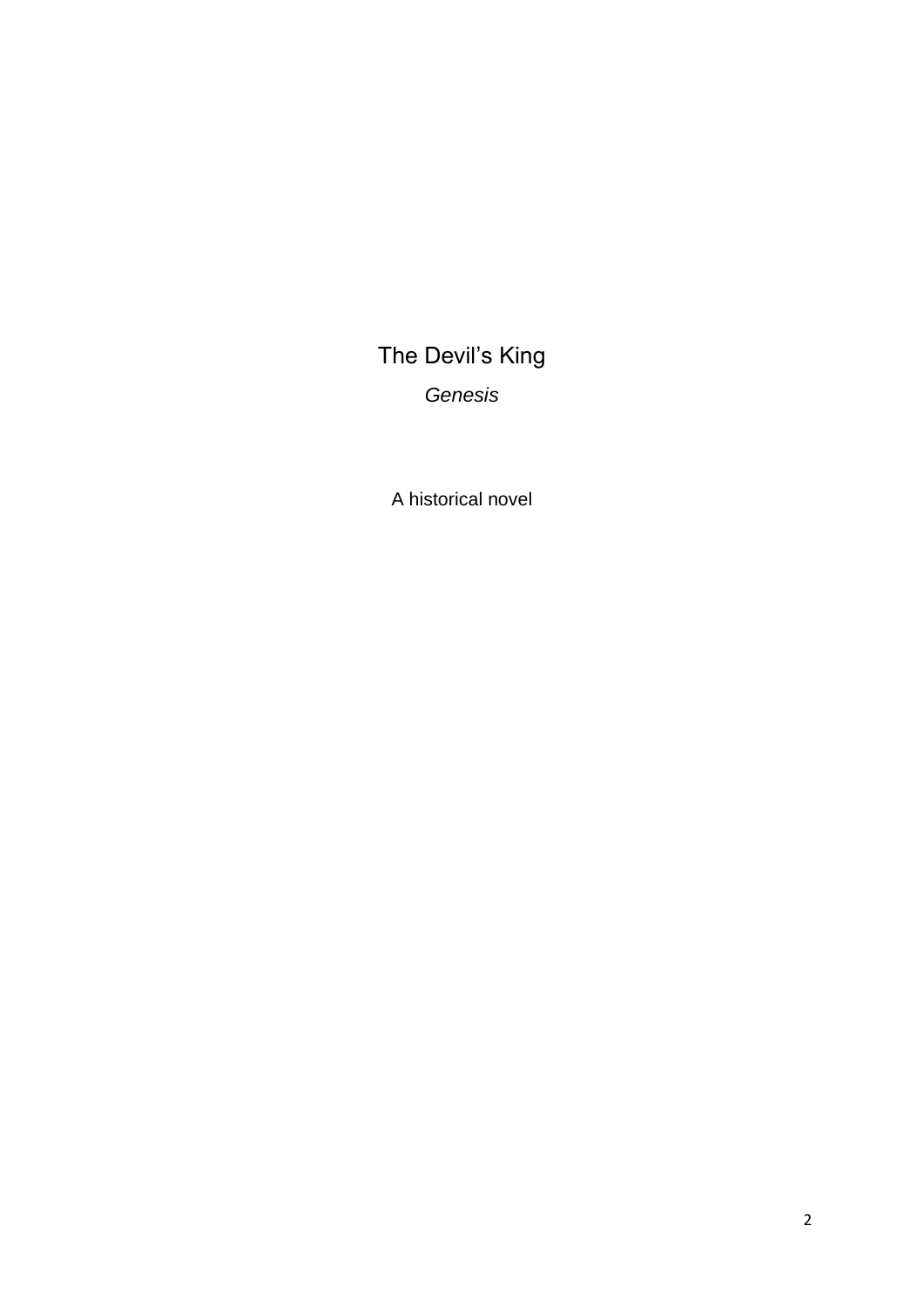*"We come from the Devil, and we'll end by going to the Devil."* – Richard I (*the Lionheart*)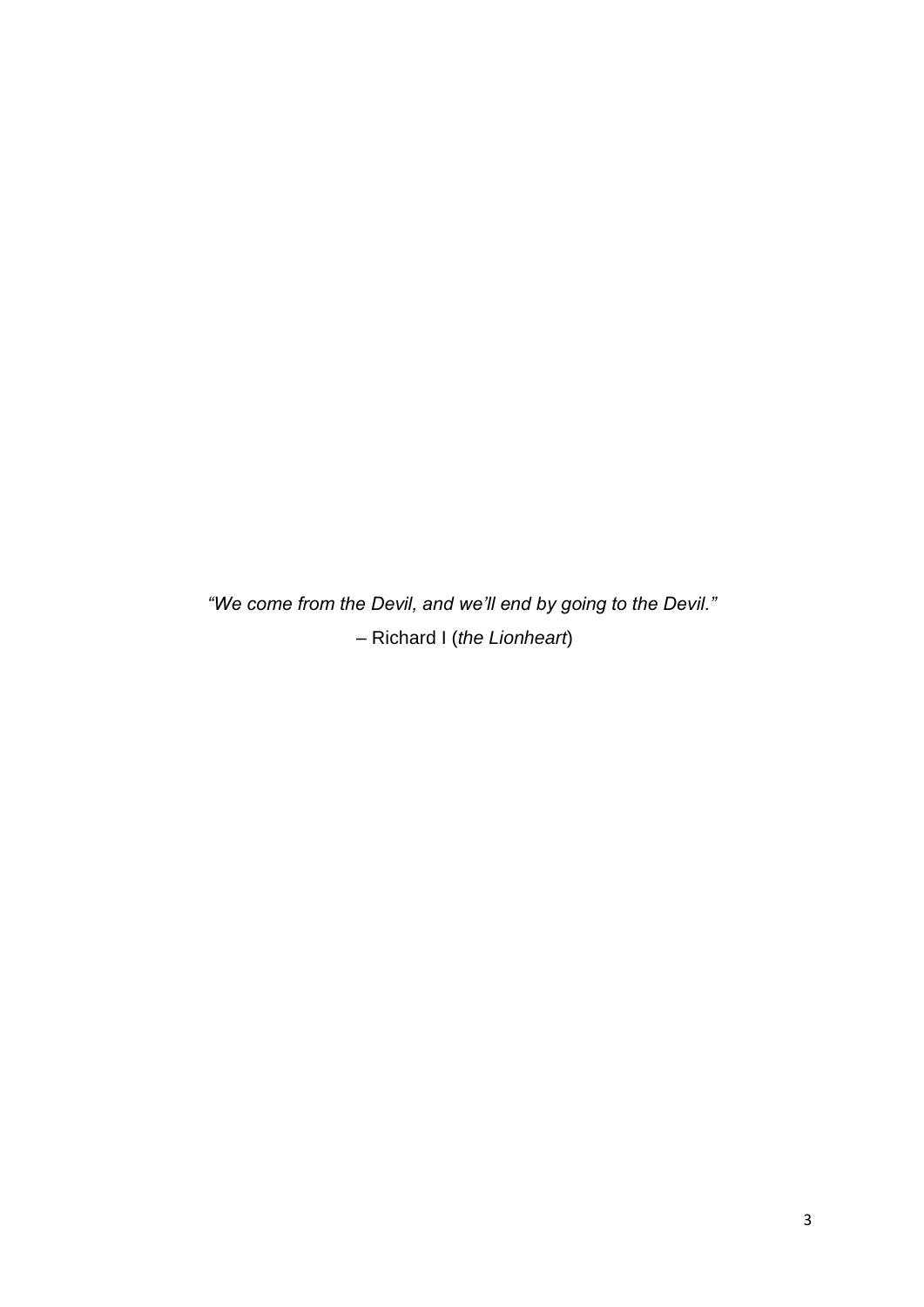## *ACCESSION*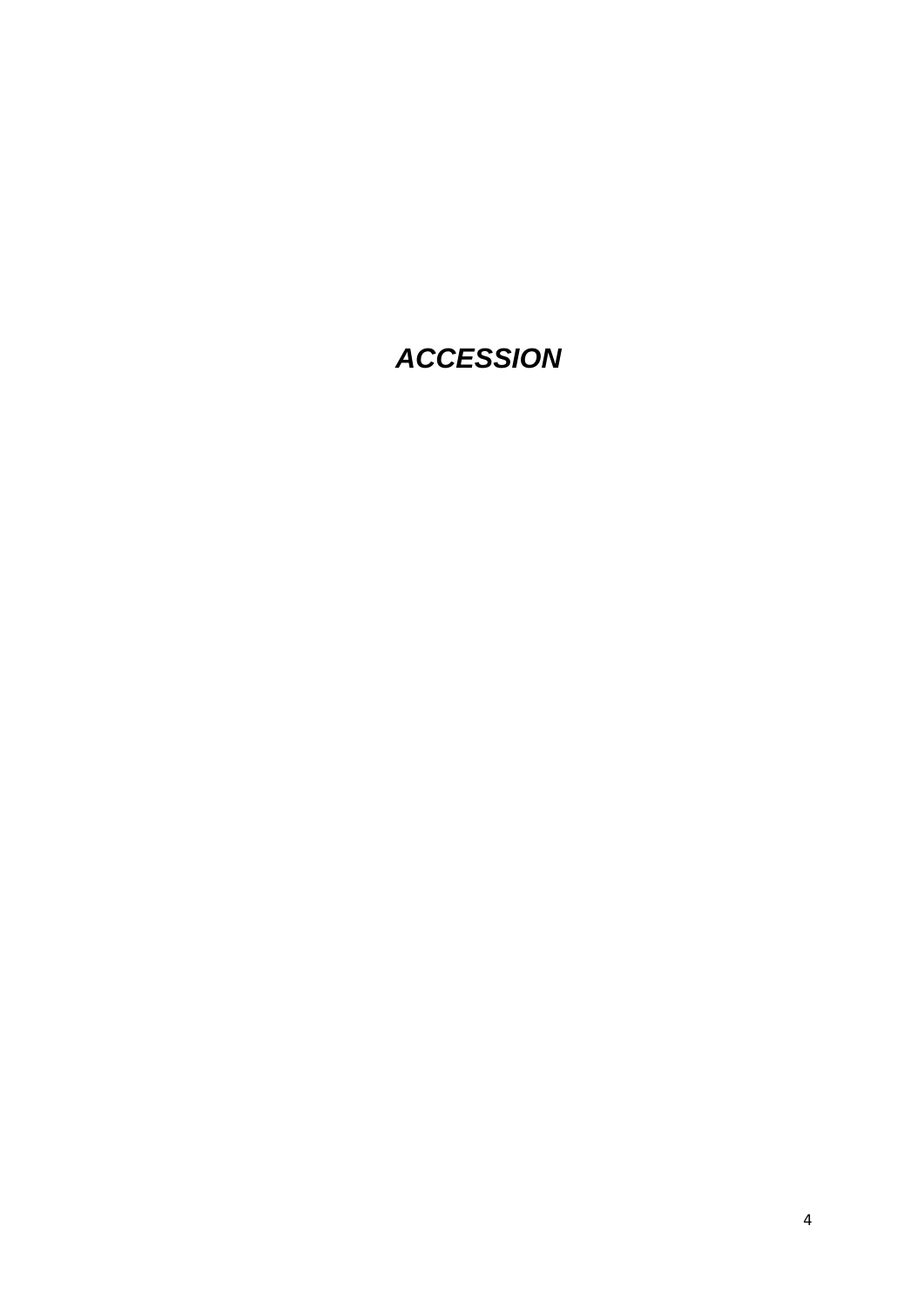## **CHAPTER ONE**

*Spring, 1149* 

*The coast of Dorset* 

It felt like being welcomed into the arms of an old friend. Henry stood at the helm of the ship, the early rays of an awakening sun alighting gently on his eyes. He scoped a misty horizon in anticipation of land, revelling in the crispness of the air: fresh and full of promise. As it had been two years earlier, he was acting autonomously in this latest invasion. The Empress had been left to her retirement in Rouen, the Count to his many exploits within the domain of Anjou. These were parents, long wearied by a son whom it seemed no man could subjugate, a son so singular of mind and unrelenting that he would time and time again seek to conquer an entire kingdom whilst not yet at the threshold of manhood – nay, they often said, still in the throes of boyhood. Yet, for Henry, childhood had never truly existed. He'd always felt ready and more than amply equipped to take back what was stolen: the crown shamelessly snatched by a miscreant uncle, Stephen, self-styled King of England. For this he would not seek any person's permission. By divine appointment, by the sacred right of primogeniture, the English Crown was his. It had been acquired by his greatgrandfather The Great Conqueror. It passed, albeit because of tragedy, to his grandfather, the king for whom he'd been named, and it was only fitting that he, the second Henry, possess it now.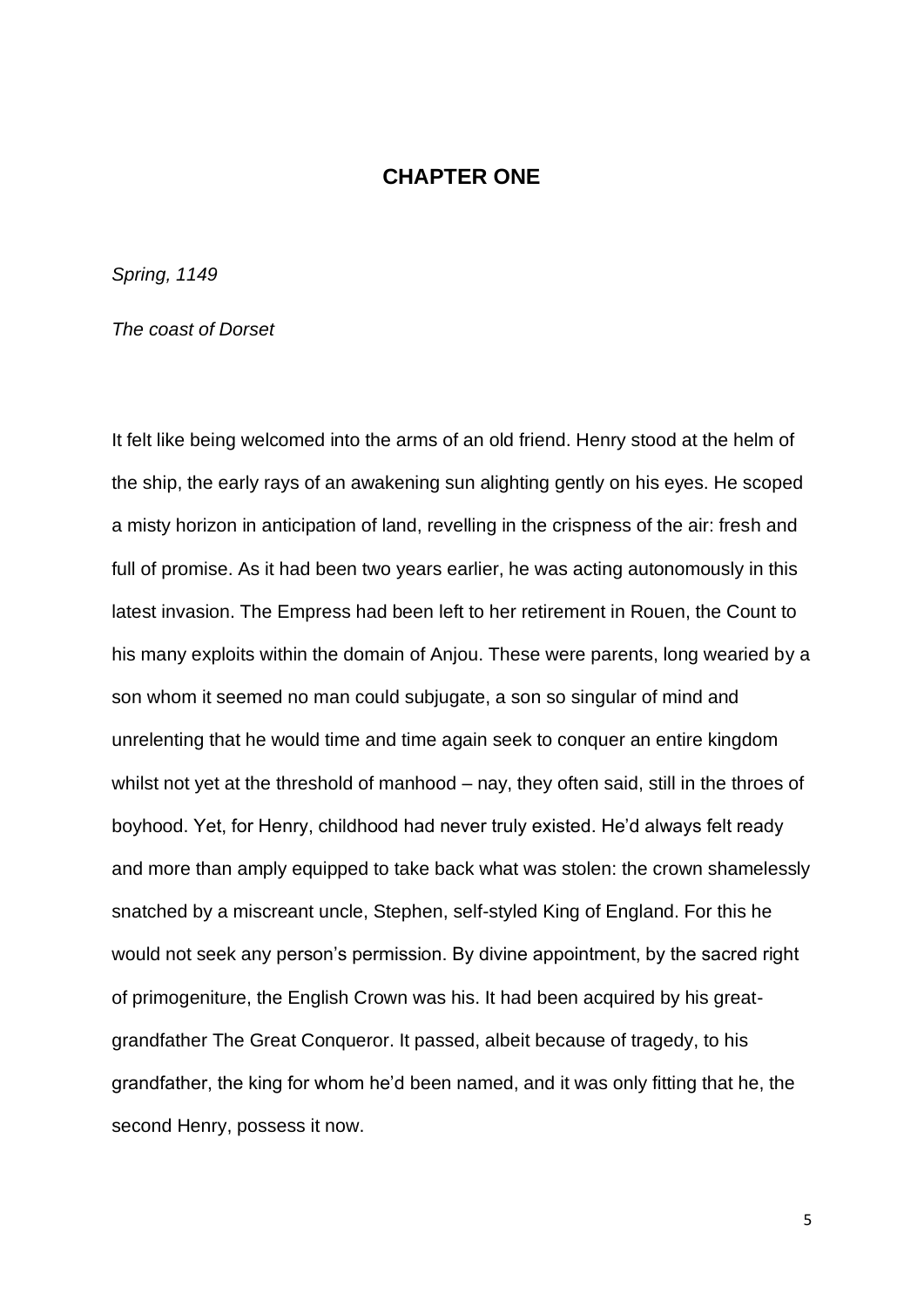The theft of the crown by an unworthy usurper rankled him to the point of torture. It sickened and enraged him, how his mother, an Imperial Empress in her own right, had been betrayed and pushed aside by the sordid corruption of Stephen of Blois. With the contemptible man's taking of the crown for himself and the subsequent warring between what became two factions, England was ripped to shreds. This in itself worse of a rancour for Henry. What was it the people now came to say of their land? *Torn asunder, Christ and all his angels sleep.*

Indeed. The English soil squelched as a bloodied mud pile on which godless slaughter had become commonplace; anarchy that knew no bounds. The soul of any man with a conscience couldn't help but weep. Though it was not any man who could see the situation salvaged or any who could ever hope to restore stability to such entrenched chaos. It had to be him, Henry. The masses thought him still a boy, the young son of a lame she-wolf with little to recommend himself. But he would not be trivialised. He had the heart of not just a full-fledged man, but that of an unimpeachable king. This he knew with clarity and confidence.

The shoreline rose to view, iridescent. He breathed deeply, calloused fingers continually working on a tunic buckle before shifting to impatiently tap at a breastplate. Shoulders rising and falling in steady rhythm to the lapping waves pushing up against the side of the ship, he was both eager and anxious. Things had to move quickly. He had to move quickly. The crown would be his, at last. The upcoming knighting ceremony in Carlisle was a first step, a crucial step.

'My lord, our barges are at the ready.' Behind him a knight spoke, one of the modest retinue of service men and mercenaries he'd procured with funding from his great-uncle the King of the Scots. All contingent on plans to unify with the Scots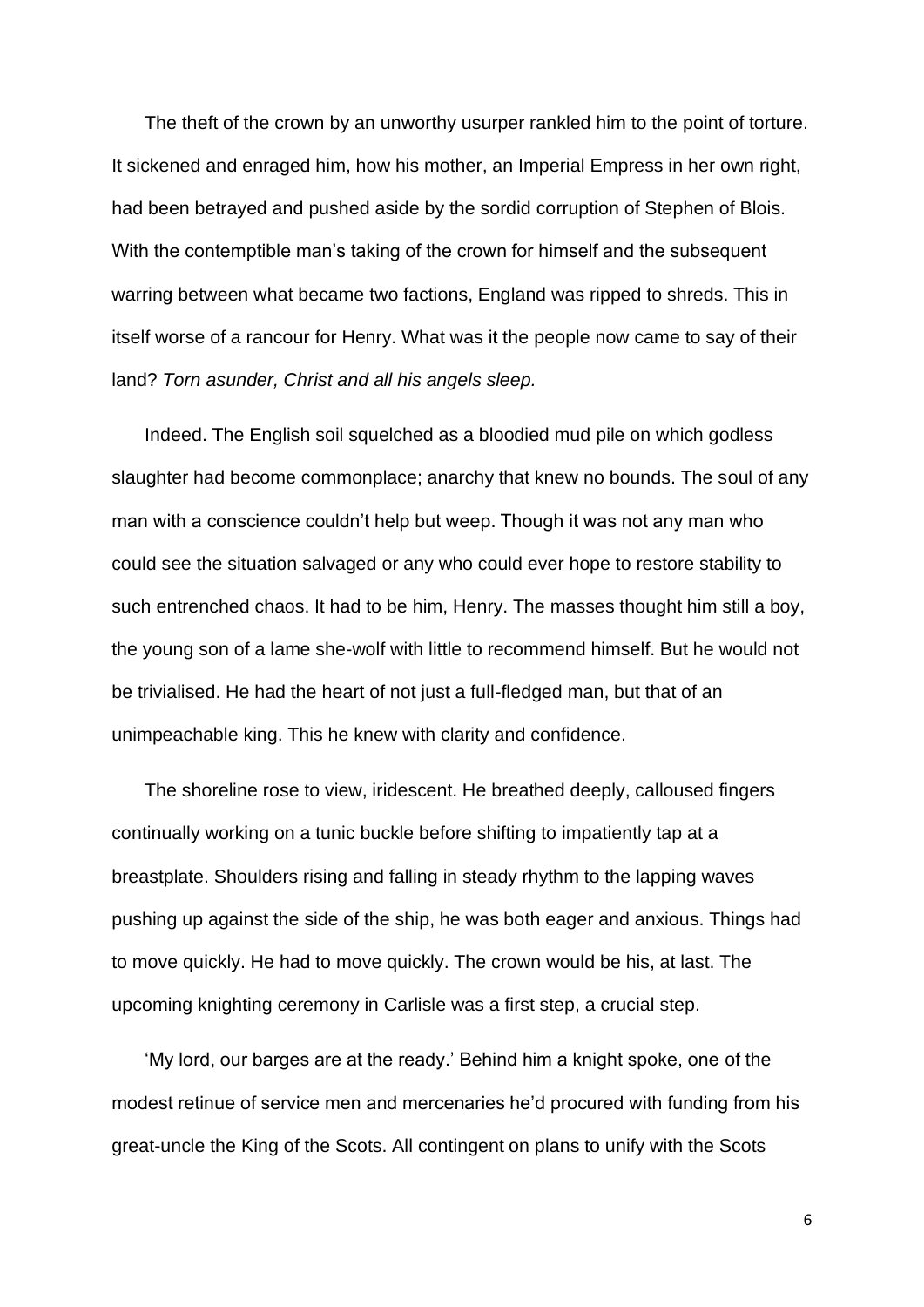against King Stephen. More men had been promised and no doubt awaited him along the shores slowly creeping into view. He turned to the knight with revived verve.

'We take our place then. Disembark!' The latterly bellowed call to action was a raspy roar carrying on sea breezes to be echoed a hundred-fold when they finally touched land. On beach soils an uproarious welcome rang out from supporters long watching and waiting for just such a healing presence. Many were wearied by the continual bloodshed and lawlessness run rampant, many reduced to dread-filled shells desperate for restoration. Henry FitzEmpress was their hope embodied, and they lauded his return.

Henry himself stoically shouldered this hope. Their applause sparked fresh energy in him. It was a lightning bolt to his bloodstream, igniting in him fierce flames he knew could never be extinguished. Yes, he'd been a boy once, two years ago when he'd first besieged these shores. And, true, the disintegration of that expedition had been notable in its failure. But it had only taken that harsh schooling combined with twenty-four months of warfare training with his father to make more of a man of him than Stephen of Blois could ever be, even at his considerable age of nearly three score. Nearly three score to Henry's sixteen years. But the aged king would soon learn the measure of might contained in the fiery underbelly of a young Angevin prince.

He moved briskly among the throng of armed men. An ally of old stood at the fore of the crowd, ready with earnest welcome and renewed fealty. As Henry approached him, the man bowed low to his would-be king.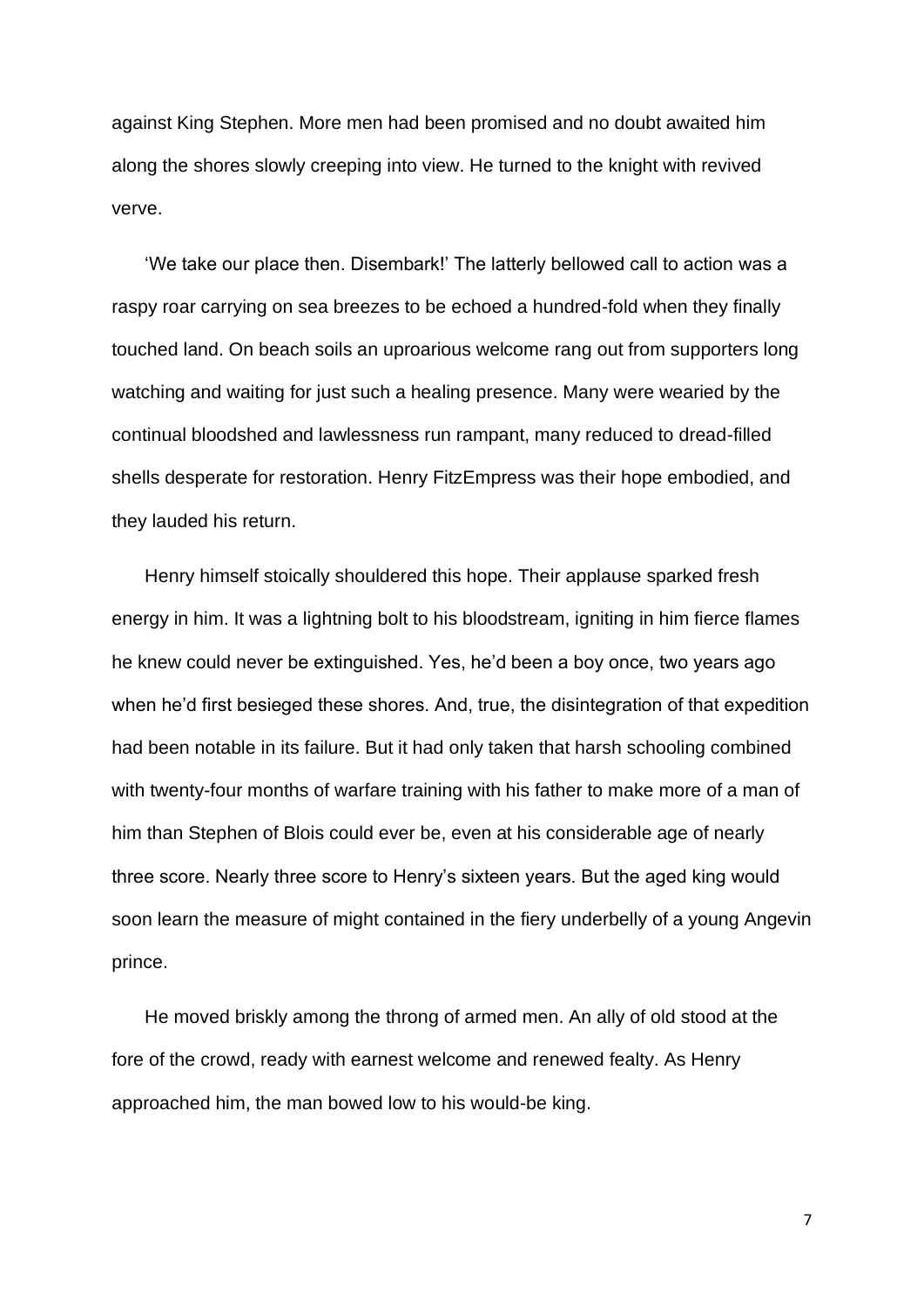'Sir Maurice.' Coming to a halt, Henry firmly grasped the shoulder of the English nobleman. Not only did the majority of Norman barons stand staunch in support of his cause, a great number of Anglo-Saxons had also been added to their ranks. Maurice's family had been most loyal. 'It is good to see you, my friend,' Henry said affectionately.

'It is good to have you in the country again, m'lord. And not a moment too soon.' Maurice rose to his feet. 'Yonder village, I'm told, there is a scuffle. It may be that the Weakling King has had word of your arrival and would wish to prevent your advance.'

'Not half an hour landed, and we have our first battle,' Henry smiled. 'We shan't waste a moment. We'll beat these renegades back – nothing will prevail in keeping us from Carlisle. Onwards!' The steed brought to him was a dark, sturdy animal draped in the red and gold colours of Normandy. Ferocious like the deep-yellow twin lions emblazoned on the cloak about his shoulders. The cloak was a gift from Henry's father Count Geoffrey and intended to be a reminder of the Angevin heritage raging in his veins. Riding hard from the beach, through the thicket of dewy forests, horse and man synchronised as though they'd been in comradery all their life. And as he drew sword in a charge against the enemy waylaying them, the steadfast steed was an unflinching bearer, carrying him forwards into the heart of the conflict.

The would-be king proved a forceful rider. Having kept as close behind as he could, Maurice tried to dissuade the move. 'My lord, the men can see to this,' he yelled above the furore. 'I would caution restraint! You need to –'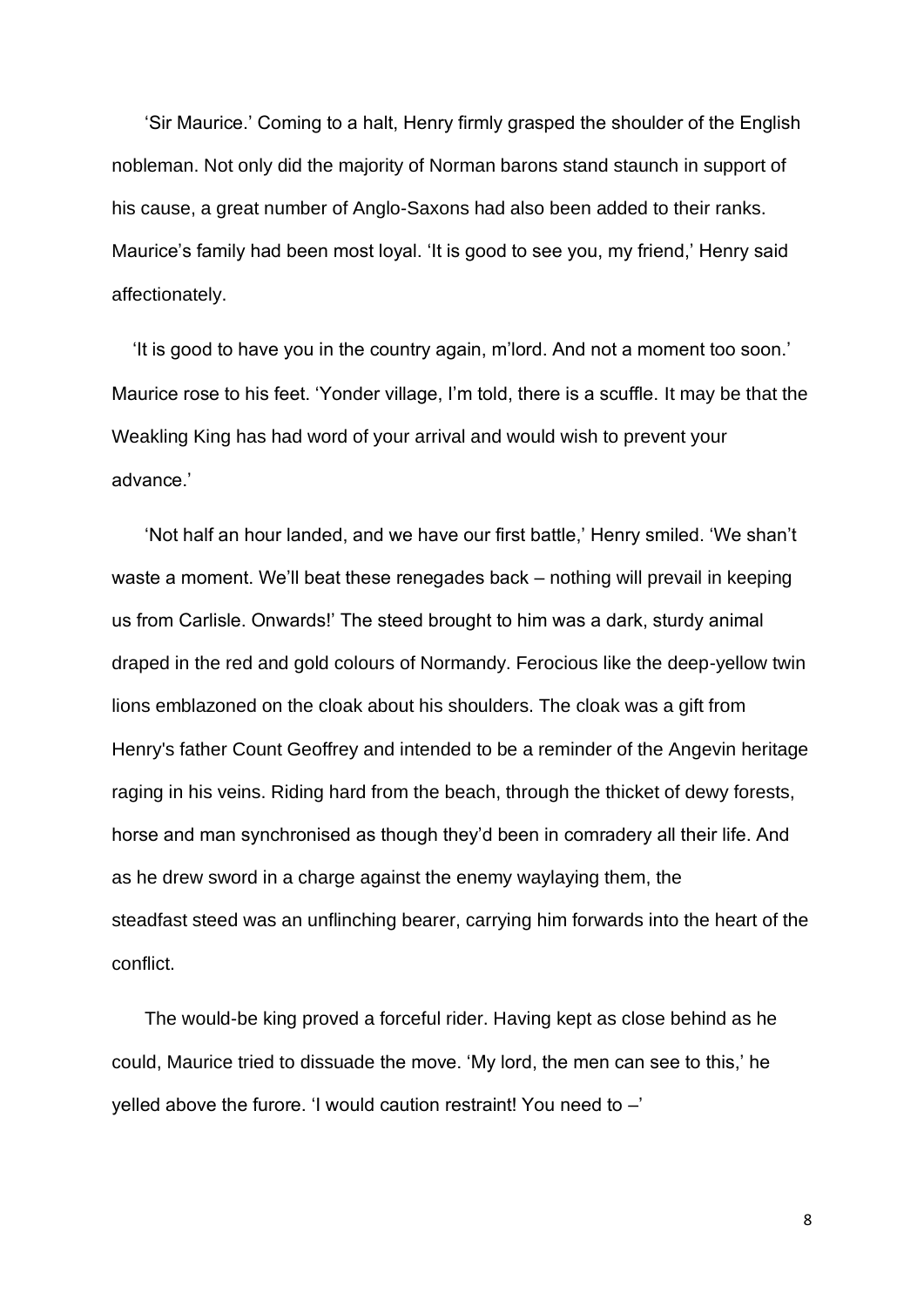But Henry moved forward without any slackening of pace. Restraint was as good as inaction in his view. He'd come to overrun a kingdom. Sharp steel sparked with sharp steel, soon lodging into flesh. Errant hooves struck out, inflicting mortal wounds. Bodies hit moist earth one after the other. And finally, with deadly efficacy, the scuffle appeared well contained. Secure in his side's advantage, Henry allowed a few of his mercenaries to flank him. They were foot soldiers, brutish men who took to their employment with precision. In addition to being skilled swordsmen, they were fierce combatants who oftentimes sheathed weaponry to simply rely on fists and agility alone. From his loftier vantage point, one such fighter caught his eye. The fellow moved with supreme fluidity, bringing down half a dozen men swiftly. A wellplaced boot to the chest in combating one adversary. A perfect disarming by a grab and throttle of another. And so it went until the man stood alone, all who had dared come at him fallen at his feet. Then it was over: Stephen's unwelcoming committee effectively trampled.

Amidst the cheers that followed, Henry dismounted. He beckoned for Maurice. 'Bring me that knight.'

Maurice followed his gaze and, sighting who'd been marked out, gave a nod. Henry watched the knight brought forward. The man's helmet still covered his head, his sword remaining unsheathed. Sunlight caught and glinted off his armour as he moved. He had a small sort of stature, on which this armour seemed to hang heavy, but, as Henry had witnessed moments before, that fact didn't diminish the speed or agility with which the soldier moved. And now with the same swift steps, he stepped forward to bow before Henry.

'My good man, thou art a soldier of the highest order.'